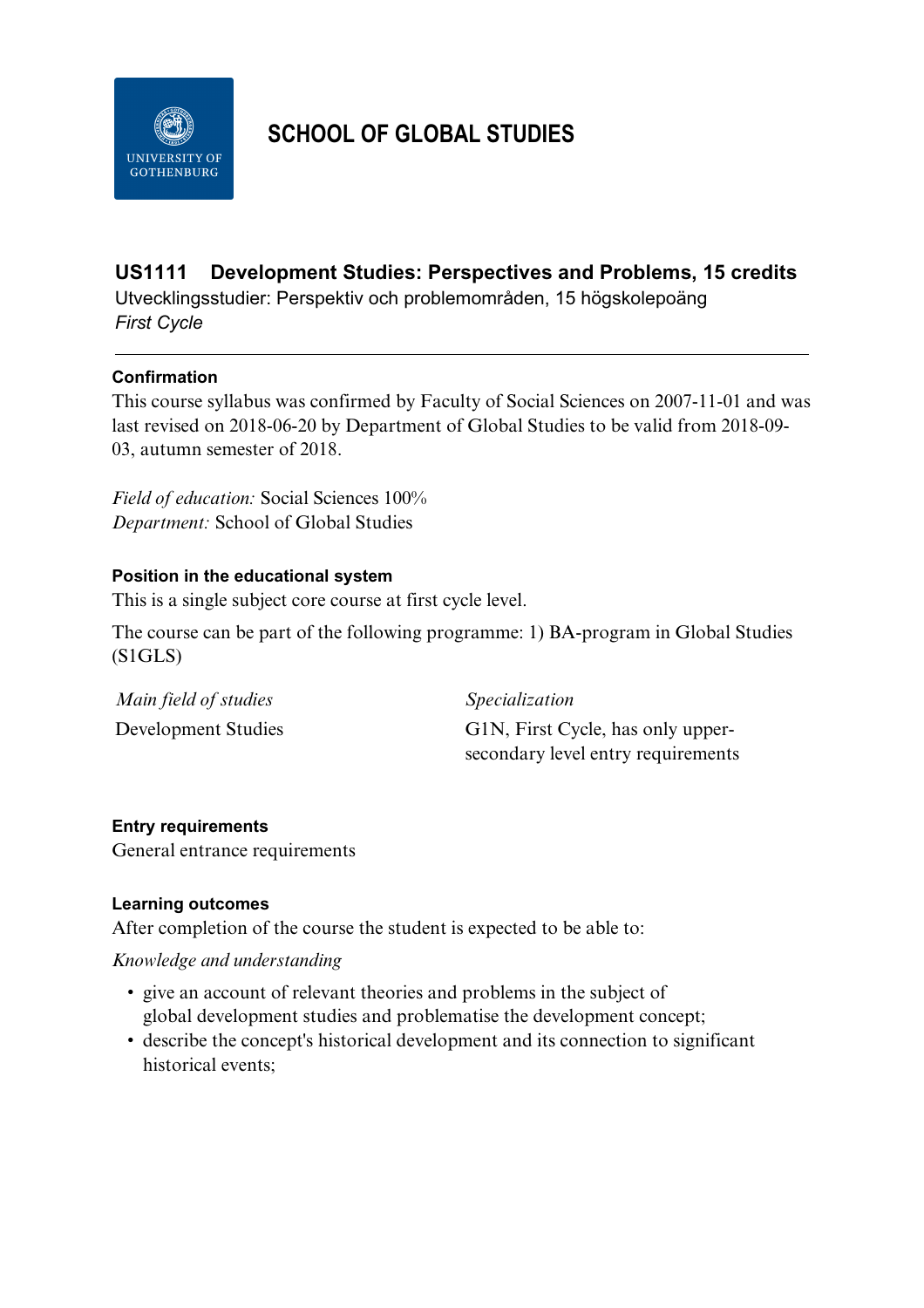- identify important actors, institutions and regulatory frameworks for development issues, their emergence and how they interact;
- discuss current development issues and significant issues in development studies;

## *Competence and skills*

- formulate and justify different positions in current development theory;
- search, critically evaluate and refer to material and information of relevance for development studies;

*Judgement and approach*

- contextualise historical and current development theories and strategies;
- independently discuss current development issues and central problem areas within the subject;
- critically assess contributions in the current development debate.

## **Course content**

The course gives an introduction to development studies as academic discipline. The topic is presented by focusing on the concept of development and its history of ideas, as well as the historical emergence of various development theories and strategies. The history of ideas in development studies is interwoven with important historical events such as the emergence and transformation of the nation state and the changing course of development cooperation. Particular attention is paid to the importance of colonialism, the process of colonial liberation and post-colonialism in today's development debate. The course discusses central concepts to development studies, such as poverty, growth, security, governance and sustainability. Central problem areas and current development issues are presented and problematised. The course discusses general trends in the aim, motive and approach of the international cooperative development. In this respect, special emphasis is placed on international institutions such as the UN, the International Monetary Fund and the World Bank, and their developmental role.

## **Form of teaching**

The teaching mainly consists of lectures, seminars and exercises.

*Language of instruction:* Swedish

# **Assessment**

The course is assessed individually in the form of an exam, group assignments and an individual take-home examination.

The number of examination can for resource reasons be limited to 5 for each examination component.